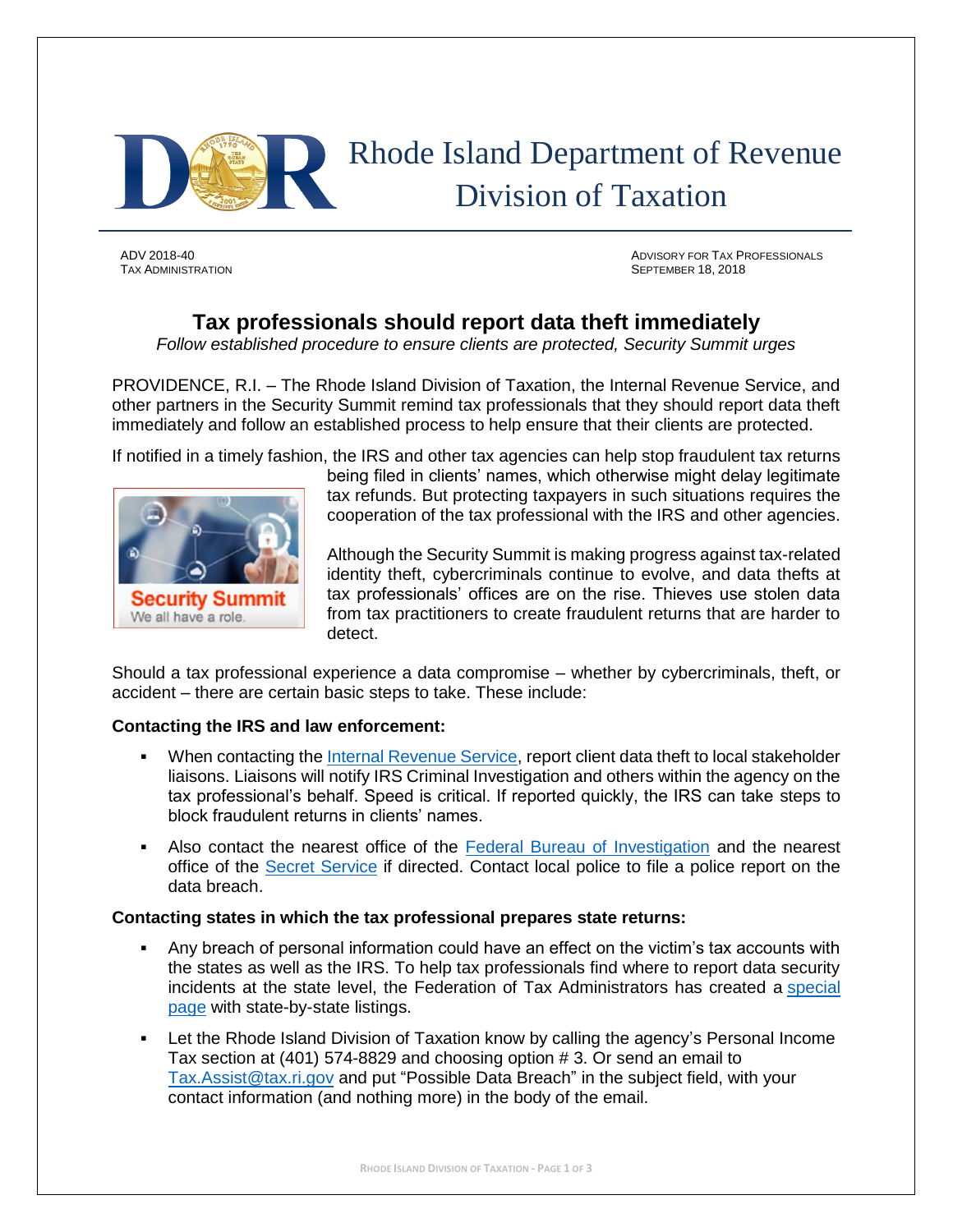- **EXECT** A list of [State Attorneys General](http://www.naag.org/naag/attorneys-general/whos-my-ag.php) is available, showing contact information for each state.
- Under the Rhode Island Identity Theft Protection Act of 2015, those who store, collect, process, maintain, acquire, use, own, or license personal information about a Rhode Island resident must implement and maintain a risk-based information security program that contains reasonable security procedures and practices appropriate to the size and scope of the organization. The law spells out notification and related measures that must be taken if personal information is disclosed or a security breach occurs that poses a significant risk of identity theft to any Rhode Island resident. Penalties apply for violation. See Rhode Island General Laws [Chapter 11-49.3.](http://webserver.rilin.state.ri.us/Statutes/TITLE11/11-49.3/INDEX.HTM) To contact the Office of the Rhode Island Attorney General, see the [Attorney General's website.](http://www.riag.ri.gov/)

#### **Contacting the following experts:**

- Security expert to determine the cause and scope of the breach, to stop the breach, and to prevent further breaches from occurring.
- **•** Insurance company to report the breach and to check if the insurance policy covers data breach mitigation expenses.

### **Also contacting the following:**

- **[Federal Trade Commission](https://www.ftc.gov/tips-advice/business-center/guidance/information-compromise-risk-identity-theft-guidance-your) for guidance** for businesses. For more individualized guidance, email: [idt-brt@ftc.gov.](mailto:idt-brt@ftc.gov)
- Credit / identity theft protection agency offering credit monitoring/ID theft protection to victims of ID theft may be required.
- $\blacksquare$  Credit bureaus to notify them if there is a compromise; clients may seek their services.
- Clients Send an individual letter to all victims to inform them of the breach but work with law enforcement on timing. (Clients should complete IRS Form 14039, "Identity Theft Affidavit", but only if their efiled return is rejected because of a duplicate Social Security number or they are instructed to do so.
- Remember: IRS toll-free assisters cannot accept third-party notification of taxrelated identity theft. Again, preparers should use their local IRS Stakeholder [Liaison](https://www.irs.gov/businesses/small-businesses-self-employed/stakeholder-liaison-local-contacts) to report data loss.

#### **About this announcement**

This is the final installment in a series of Security Summit announcements called "Protect Your Clients; Protect Yourself: Tax Security 101."

The Security Summit awareness campaign is intended to provide tax preparers and other tax professionals with the basic information they need to better protect taxpayer data and to help prevent the filing of fraudulent tax returns.

The Security Summit consists of the IRS, state tax agencies, and the tax community -- including tax preparation firms, software developers, processors of payroll and tax financial products, tax professional organizations, and financial institutions. Partners in the Security Summit work together to combat identity theft to protect the nation's taxpayers.